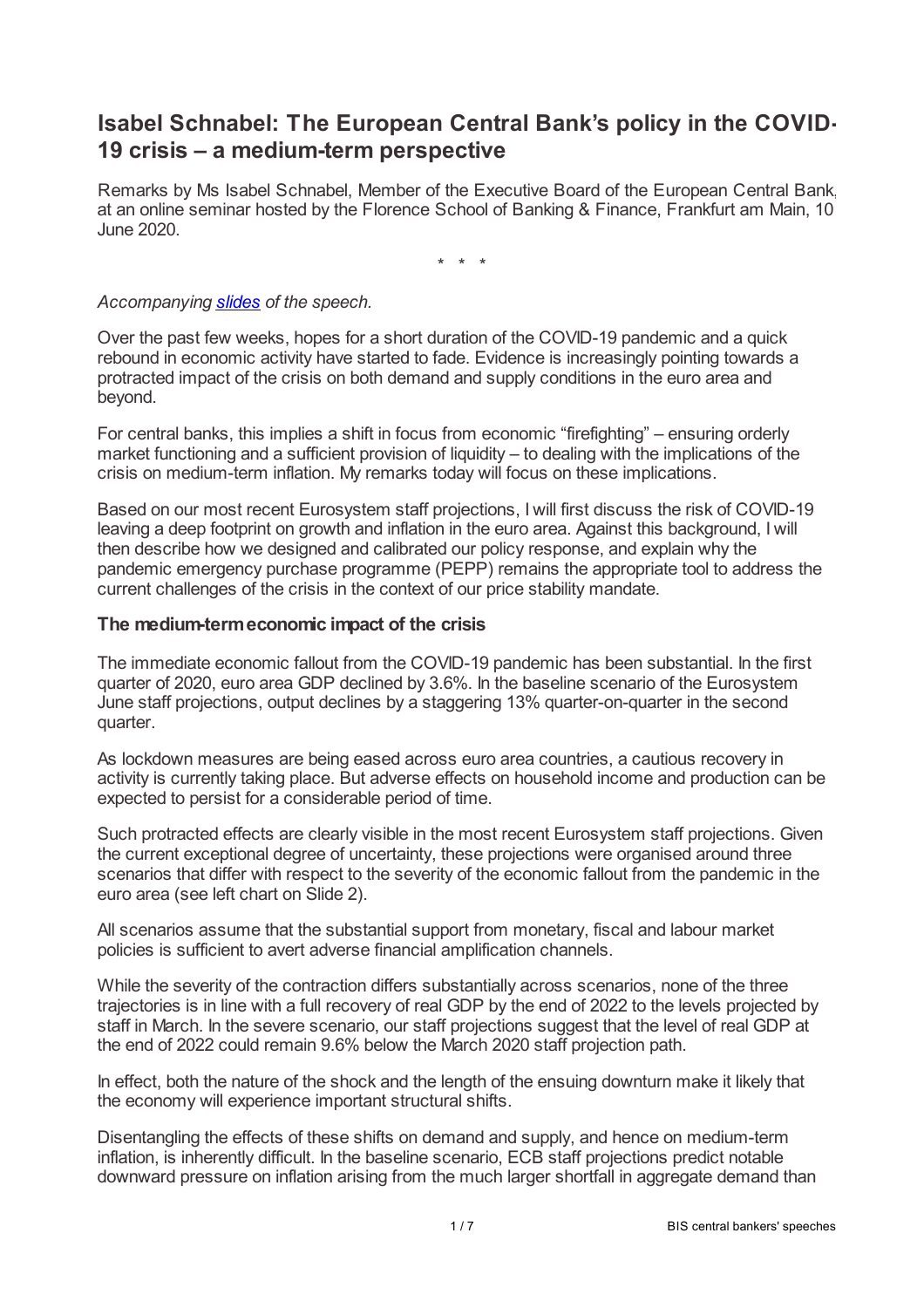### supply.

As a result, headline inflation is not anticipated to be back on its pre-COVID-19 path by 2022 in that scenario, and underlying inflation is also expected to remain subdued in the medium term (see right chart on Slide 2).

Given the unprecedented impact of the crisis on income and consumption, such disinflationary effects are not surprising. But uncertainty around these forecasts is exceptionally large: while measuring economic slack is already a challenge in normal times, it is currently exacerbated by the highly uncertain effects of the crisis on potential output, both in the short and in the medium to long run.

In the short run, potential output is severely affected by disruptions in global value chains and social distancing measures, which constrain the full use of capital. Think of the hairdresser who may only be able to use half of his or her physical capacity. Such effects may partly offset the negative effects of weakening demand on inflation even in the short run.

In the medium to long run, the impact of the crisis on potential output, and hence on inflation, will crucially depend on the response of firms and policymakers to the challenges we are currently facing.

First, some sectors of the economy may never return to their previous size, requiring a large reallocation of capital and labour, also across borders. Despite some progress in recent years, however, product and labour markets in the euro area still remain too rigid to accommodate the required shift in resources in a swift manner, risking permanent damage to the economy.

Households hit by job losses, for example, could be scarred in terms of income and human capital. Temporary lay-offs and government-funded short-time work schemes have so far successfully cushioned the impact of the crisis on euro area employment. In fact, the unemployment rate across the largest countries in the euro area would have been much higher in the absence of these programmes (see Slide 3).

But uncertainty may weigh on investment and job creation for a long period. And although furlough schemes can mitigate hysteresis effects in labour markets by reducing worker displacement, they may also delay the necessary structural adjustments to the crisis.

Second, the speed and extent of capital and labour reallocation is likely to differ across euro area economies, depending on the sectoral composition and the quality of labour market institutions. Such differences, if left unaddressed, risk increasing heterogeneity and fragmentation, further complicating the conduct of the common monetary policy.

Third, recent events have increased the odds that large cash-rich firms may absorb liquiditystrapped start-ups, thereby curtailing competition, with potentially adverse effects on productivity and welfare. The pandemic could therefore amplify trends in economic concentration that we have already observed prior to the crisis, particularly in the United States.<sup>[1](#page-6-0)</sup>

<span id="page-1-0"></span>Fourth, there are risks that COVID-19 will lead to a surge in protectionism reversing the current pattern of international production. While re-shoring could be the outcome of benign advances in automation, a general unwinding of global supply chains would jeopardise potential output growth across the globe.

And, finally, financial distress of firms and households will cause the share of banks' nonperforming loans (NPLs) to rise over time, weighing on bank capital and potentially clogging the bank lending channel of monetary policy.

Although euro area banks as a whole have entered this crisis in comparatively good shape, the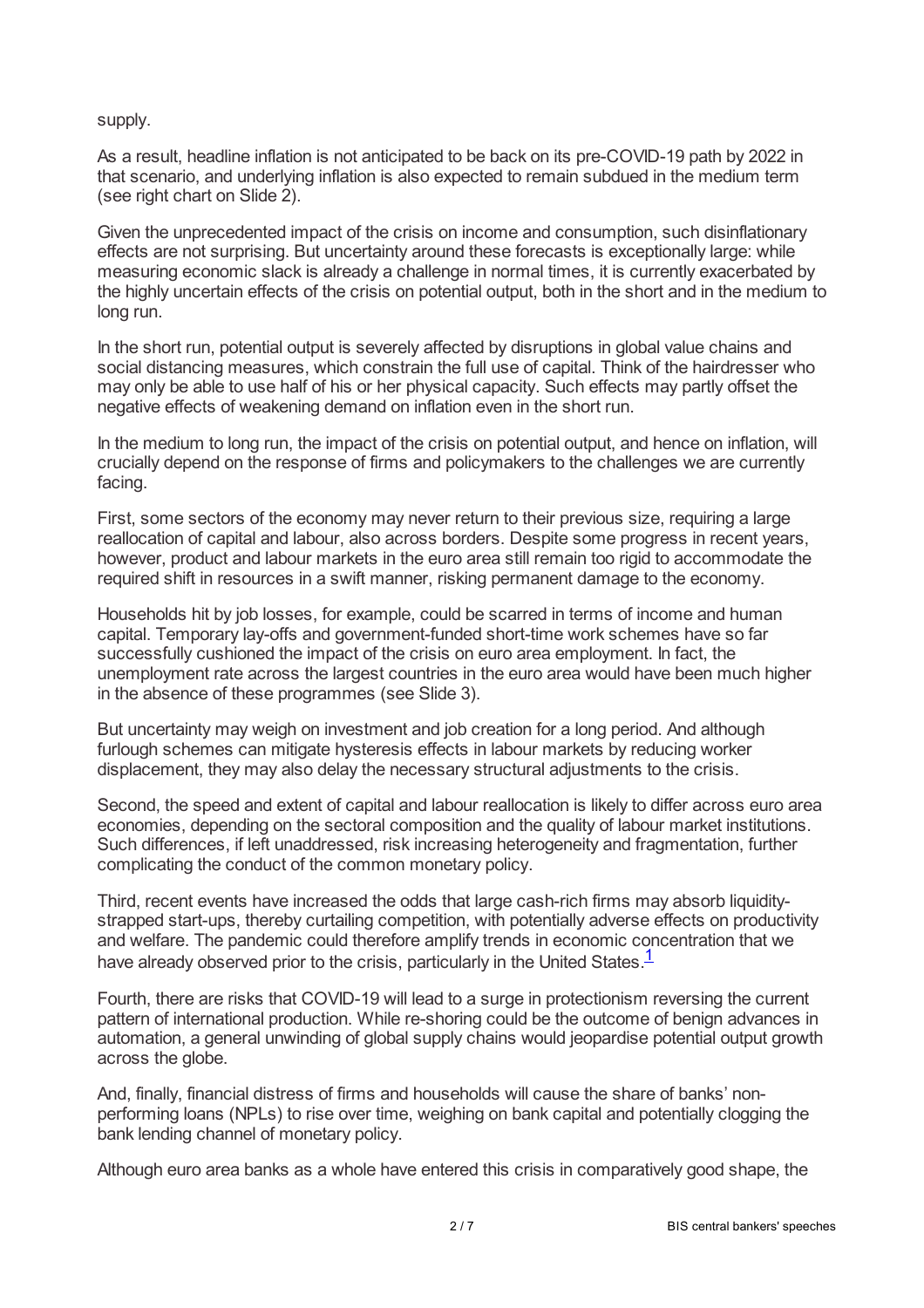experience of past crises highlights that vulnerabilities in the banking sector, if not addressed early enough, may severely slow the pace of recovery and leave long-lasting damage. Recent ECB research, for example, suggests that a failure to resolve high levels of NPLs in a timely manner can slow GDP growth by 1.5 percentage points per year.<sup>[2](#page-6-1)</sup>

<span id="page-2-0"></span>However, the magnitude of all these effects is far from certain, as is their impact on mediumterm inflation.

It will critically depend on the extent to which firms and policymakers will use this crisis as an opportunity to overcome weak potential output growth that has held back prosperity and convergence in the euro area for too long already.

The European recovery fund proposal is a promising step in the right direction. By strengthening investment in new and sustainable technologies, the euro area can accelerate its transition towards a digitalised and low-carbon economy. The COVID-19 crisis forcefully demonstrates that digital transformation is not an option, but a must.

## **The medium-termimplications of COVID-19 for monetarypolicy**

When prospects for the economy and inflation are highly uncertain, central banks essentially have to act as risk managers: they need to take action before the risks materialise to shelter the economy from further and deeper harm. Tail risks, in particular, may cause the economy to react in a non-linear and disruptive way.

In spite of the receding stress in financial markets, there was therefore unanimous understanding at the June meeting of the ECB's Governing Council that further strong policy support was needed to prevent medium-term inflation from moving further away from our inflation aim of below, but close to, 2%.

Two broad decisions had to be taken.

The first was the choice of the appropriate instruments. The second was the calibration of the instruments, taking into account potential side effects.

These two decisions are, of course, interrelated. The choice of instruments ultimately hinges on the assessment of which instruments can address the risks to the outlook most effectively. Instrument effectiveness, however, is often highly state and time dependant.

Persistent periods of market stress, for example, may weaken the transmission of changes in our key interest rates. The logic is easy to see: a reduction in short-term risk-free rates typically leads yield-oriented investors to rebalance their portfolios towards riskier assets, either along the yield curve or across asset classes.

This channel is even more powerful when rates are negative: it sets strong incentives for investors to move away from short-term assets so as to ensure non-negative income flows (see Slide 4).

Market stress considerably weakens this portfolio rebalancing channel. And although markets have calmed gradually, both in the euro area and in the United States, stress indicators remain at an elevated level compared to the pre-crisis period (see Slide 5).

In such conditions, two sets of policy measures tend to be most effective: those acting directly on banks' funding conditions, and those, such as asset purchases, that alleviate investors' balance-sheet constraints.

The bank-based measures materially reduce the potentially adverse impact of tightening marketbased funding conditions on lending to firms and households. In the euro area, this risk is real: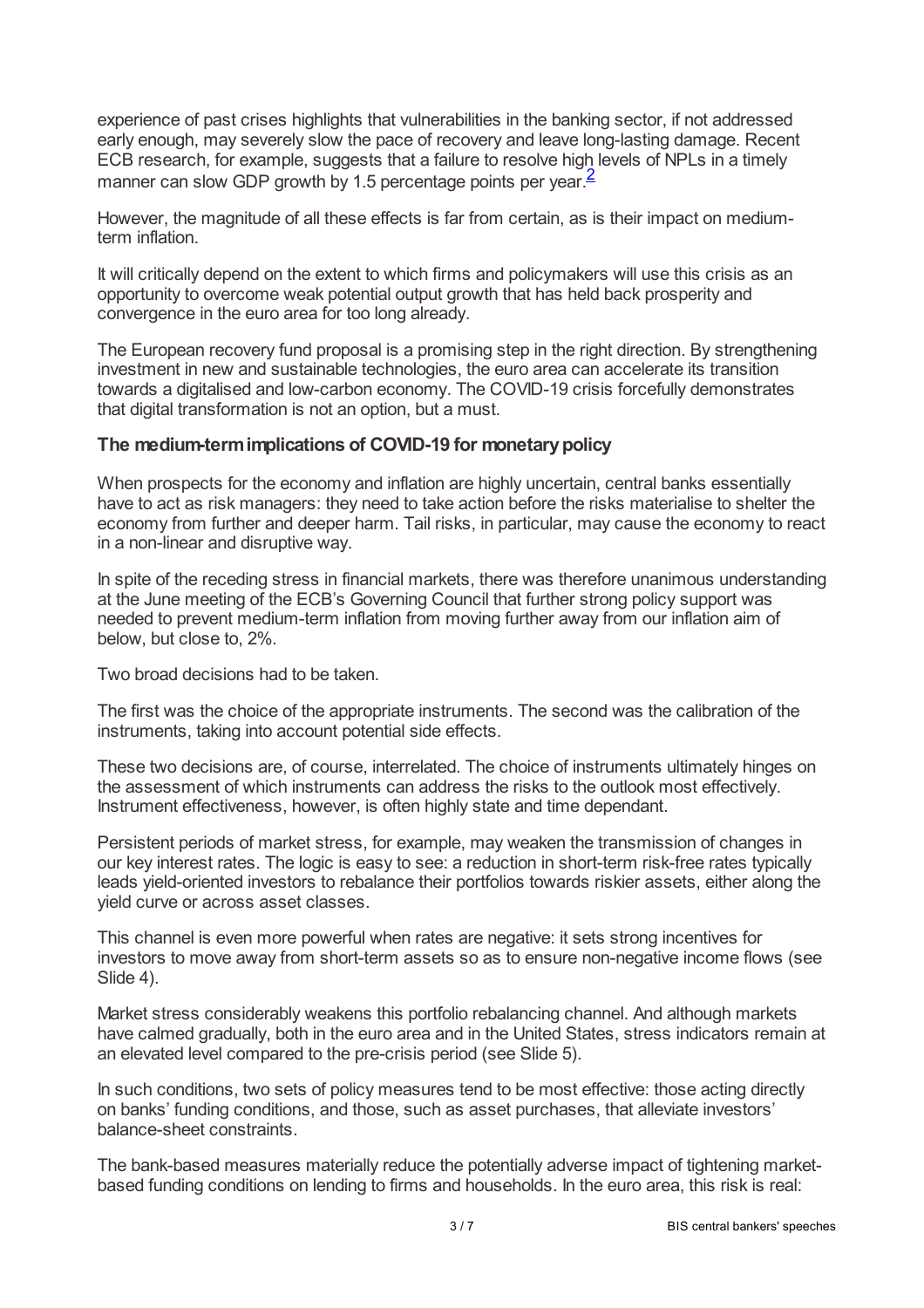banks still face considerably higher refinancing costs in markets than before the crisis, both for secured and unsecured borrowing.

Our targeted longer-term refinancing operations (TLTRO III) address this wedge in our transmission process at its root. Provided banks maintain their lending to the real economy over the next year, they can benefit from rates as low as –1%. Given these highly favourable conditions, surveys point to significant take-up for TLTRO III, in the order of  $\epsilon$  1.4 trillion.

Asset purchases are the second type of support in current stressed market conditions. They increase the risk-absorption capacity of market participants at a time when it is most needed and when limits to arbitrage prevent markets from operating efficiently. $\frac{3}{2}$  $\frac{3}{2}$  $\frac{3}{2}$ 

<span id="page-3-0"></span>Empirical evidence corroborates this view. Findings in the literature suggest that the Federal Reserve's large-scale asset purchases during the global financial crisis have had a stronger impact on both financial conditions and the economy than during less stressed periods (see Slide 6).

In recent months, we have witnessed similar effects in the euro area. The evidence around the PEPP announcement suggests that the normalised impact of  $a \in 500$  billion purchase envelope may be almost twice as large as under our regular asset purchase programme (APP) (see left chart on Slide 7) $\frac{4}{5}$  $\frac{4}{5}$  $\frac{4}{5}$ 

<span id="page-3-1"></span>In the euro area, however, there is a second dimension that is crucial for the effectiveness of asset purchases in periods of market stress: geographical fragmentation.

At the beginning of the crisis, perceptions of differences in fiscal policy space have widened the wedge between the financing costs of euro area sovereigns, and hence of firms, banks and households in the single currency area.

In such periods of acute market segmentation, asset purchases tend to operate differently: as portfolio rebalancing is weakened, their effects are mostly "local" – that is, specific to the market segment where purchases are conducted.

In other words, monetary policy needs to act in a more targeted and flexible way to reduce risks of fragmentation. ECB staff estimates show that the dispersion of the impact of PEPP on yields across euro area countries was indeed substantial (see right chart on Slide 7).

For these reasons, the Governing Council decided last week that, in the current uncertain market environment, the PEPP remains the best and most effective instrument to respond to the unprecedented challenges that the pandemic poses to the euro area economic outlook.

With its inherent flexibility, PEPP is best suited to address the dual objective of countering fragmentation in the euro area and closing the medium-term inflation gap that has emerged from the COVID-19 pandemic, in line with the temporary nature of the programme and its close link to the "coronavirus COVID-19 crisis phase".<sup>[5](#page-6-4)</sup>

<span id="page-3-2"></span>Our regular asset purchase programme (APP) and our interest rate policy, together with our forward guidance on rates and reinvestment, remain geared towards addressing the weakness in broad underlying inflation that is unrelated to the outbreak of the coronavirus.

In light of these considerations, the Governing Council decided to increase the PEPP purchase envelope by an additional € 600 billion to a total of € 1,350 billion and to extend the horizon of net purchases under the PEPP to at least the end of June 2021, or in any case until the Governing Council judges that the coronavirus crisis phase is over.

We also decided to reinvest the maturing principal payments from the securities purchased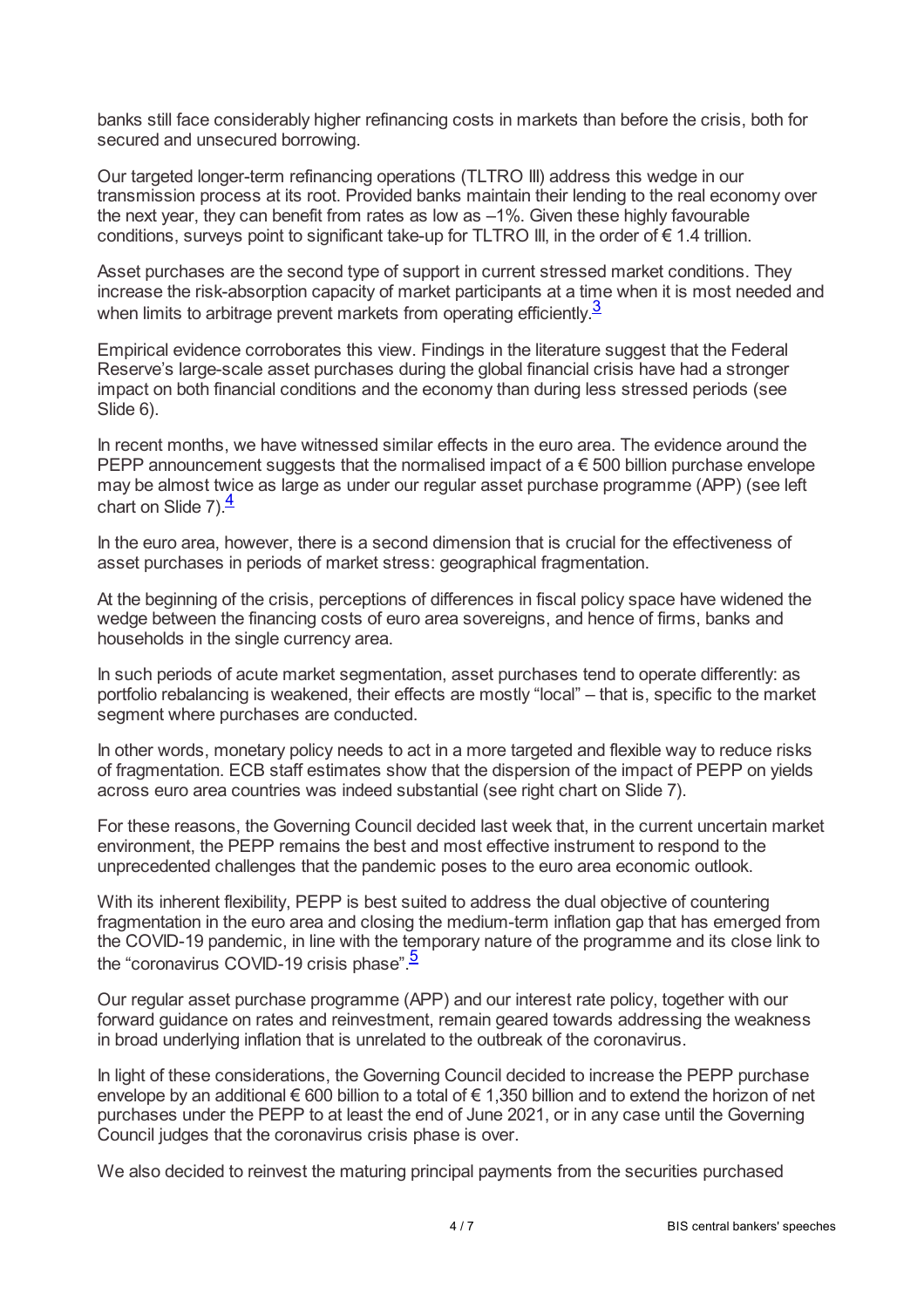under the PEPP until at least the end of 2022.

## *Calibrating PEPP*

This brings me to the second question – the calibration of the PEPP.

By removing duration risk from the market, PEPP reduces the bond free-float ratio –the share of bonds that need to be held by private price-sensitive investors relative to total bond supply (see left chart on Slide 8).

In the absence of our new measures, this ratio would have gradually increased on the back of the large coronavirus-induced increase in debt issuance, thereby putting upward pressure on bond yields.

The PEPP envelope has been calibrated with a view to restoring and preserving financial conditions that are consistent with bringing inflation back to the pre-COVID-19 inflation path.

The evidence speaks for itself. Upon the announcement of the PEPP, and again in response to our actions last week, the euro area GDP-weighted yield curve has shifted downward measurably, and today it is not far from the level we observed before the outbreak of the crisis (see right chart on Slide 8).

In view of the historically weak inflation outlook and the already accommodative stance, the question arises whether our actions are sufficient and proportionate.

In answering this question, the Governing Council assesses whether the benefits of achieving a faster return of inflation to levels closer to 2% outweigh the potentially adverse side effects. In other words, it assesses how long the "medium term" should be, given current circumstances.

In earlier remarks, I argued that in the vicinity of the effective lower bound, attempting to shorten the horizon by further easing financial conditions carries the risk of shifting the balance of the costs and benefits of a highly accommodative monetary policy stance by increasing potential side effects.<sup>[6](#page-6-5)</sup>

<span id="page-4-0"></span>At the current juncture, an important element in determining the appropriate length of the medium term is the risk of second-round effects that may entrench expectations of low inflation and thereby leave permanent scars on the euro area economy.

However, this risk is mitigated by the emerging policy response in the euro area. For the first time, fiscal and monetary policy in the euro area are starting to act as true complements, thereby reinforcing each other's effectiveness and paving the way for a sustainable recovery.

Moreover, inflation expectations by households currently signal very limited risks of second-round effects.

While financial markets currently price in significant risks of deflation over the next five years (see left chart on Slide 9), households have adjusted their expectations in response to the pandemic very differently: the share of people that expect inflation to increase more rapidly over the course of next year has increased markedly in April, from 20% to 36%, and in May still accounted for 32% (see right chart on Slide 9).

So, given the already highly accommodative monetary policy stance, the growing complementarity between fiscal and monetary policy and the high uncertainty regarding secondround effects, our decision appears to be an appropriate and proportional course of action.

## *The dual objective of PEPP*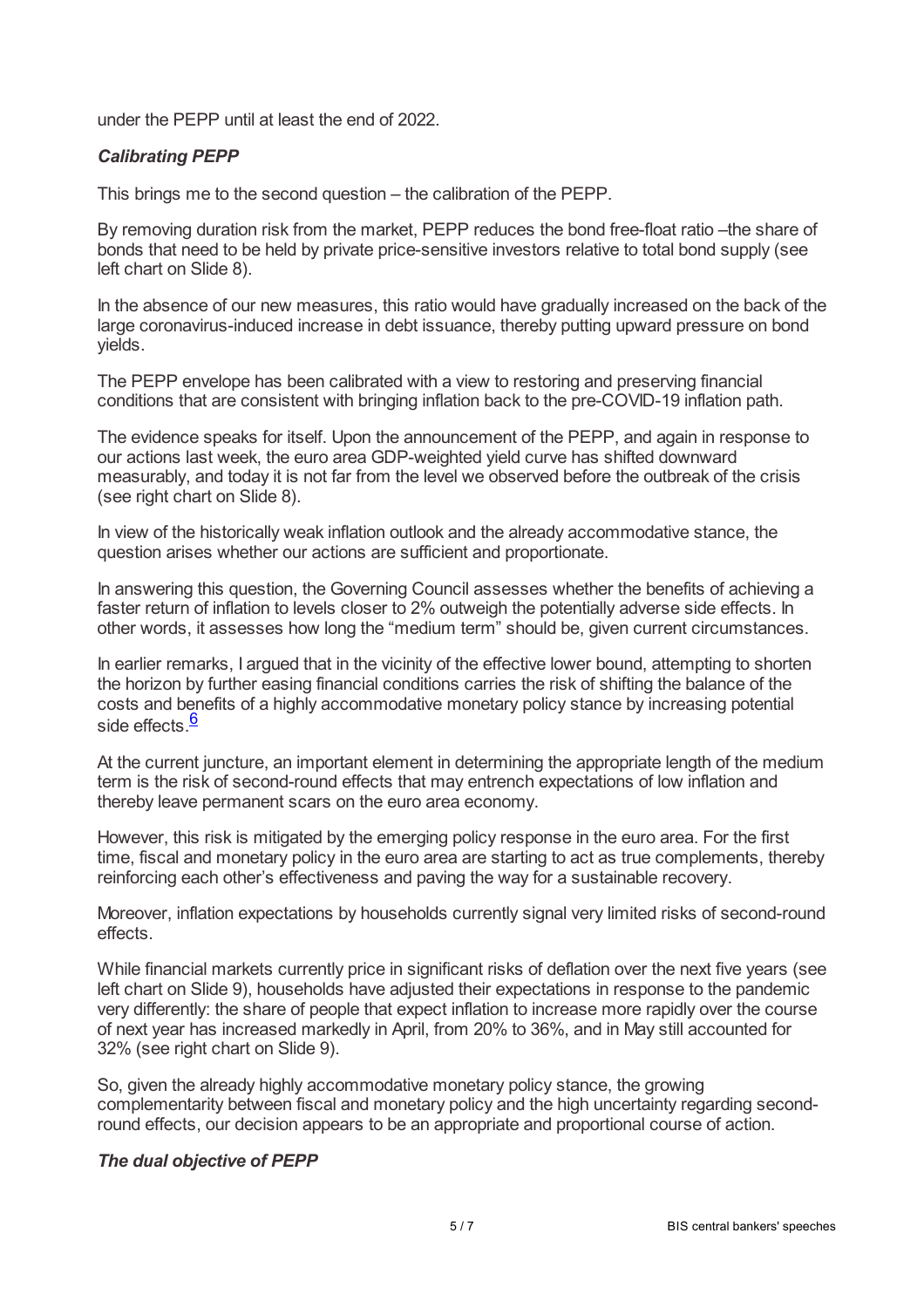To enhance the effectiveness of our asset purchases, the PEPP has to be operationalised in a way that it meets the described dual objective.

The PEPP is not an interventionist programme where we stand on the sidelines when conditions are calm and enter the market only in times of market disturbances.

It rather resembles a two-staged pyramid.

At the basis, there is a constant flow of purchases that reaches out to all eligible market segments. In the sovereign space, these purchases are guided by the ECB's capital key.

This is the "stance" element of PEPP. It seeks to create financial conditions that are consistent with our inflation aim.

The upper part of the pyramid is its flexibility. This element responds to the challenges posed by the pandemic to market functioning and the smooth transmission of our policy to all parts of the euro area.

The first granular breakdown of our PEPP purchases, published last week, highlights this particular aspect of our reaction function.

It stresses the three dimensions of flexibility in the PEPP.

First, in the sovereign space, monthly purchases in *all* jurisdictions will exceed the "basis" flow if we observe a general tightening of financial conditions across countries, unusually high volatility or poor liquidity. In this case, we frontload purchases, following the ECB's capital key.

Second, we raise the share of purchases above the capital key in countries facing severe risks of fragmentation.

Third, the allocation of our purchases across market segments is also state-contingent. For example, the crisis revealed an unprecedented need for short-term liquidity by firms as lockdown measures dried up revenue streams.

Firms started to heavily draw down bank credit lines, and year-to-date bond issuance activity by euro area firms is reaching new record levels. At the same time, traditional investors, such as money market funds, shifted their asset allocation to the shortest maturities only.

In response to these developments, we decided to shift a significant share of our purchases to the commercial paper market, and to longer tenors, in particular.

Today, we see clear evidence of the success of allocating purchases flexibly across market segments. Commercial paper rates for non-financial firms have started to stabilise and issuance at longer tenors is rising, thereby reducing rollover risks and hence uncertainty for firms (see Slide 10).

## **Conclusion**

Let me conclude.

COVID-19 constitutes an unprecedented shock to the global and euro area economy. By how much the crisis will permanently shift economic structures, both within and across countries, remains highly uncertain at the current juncture. But the nature and severity of the shock make it likely that these shifts will be significant.

In this uncertain environment, monetary policy needs to play a proactive stabilising role. It needs to restore and preserve financial conditions that are consistent with a return of inflation to levels